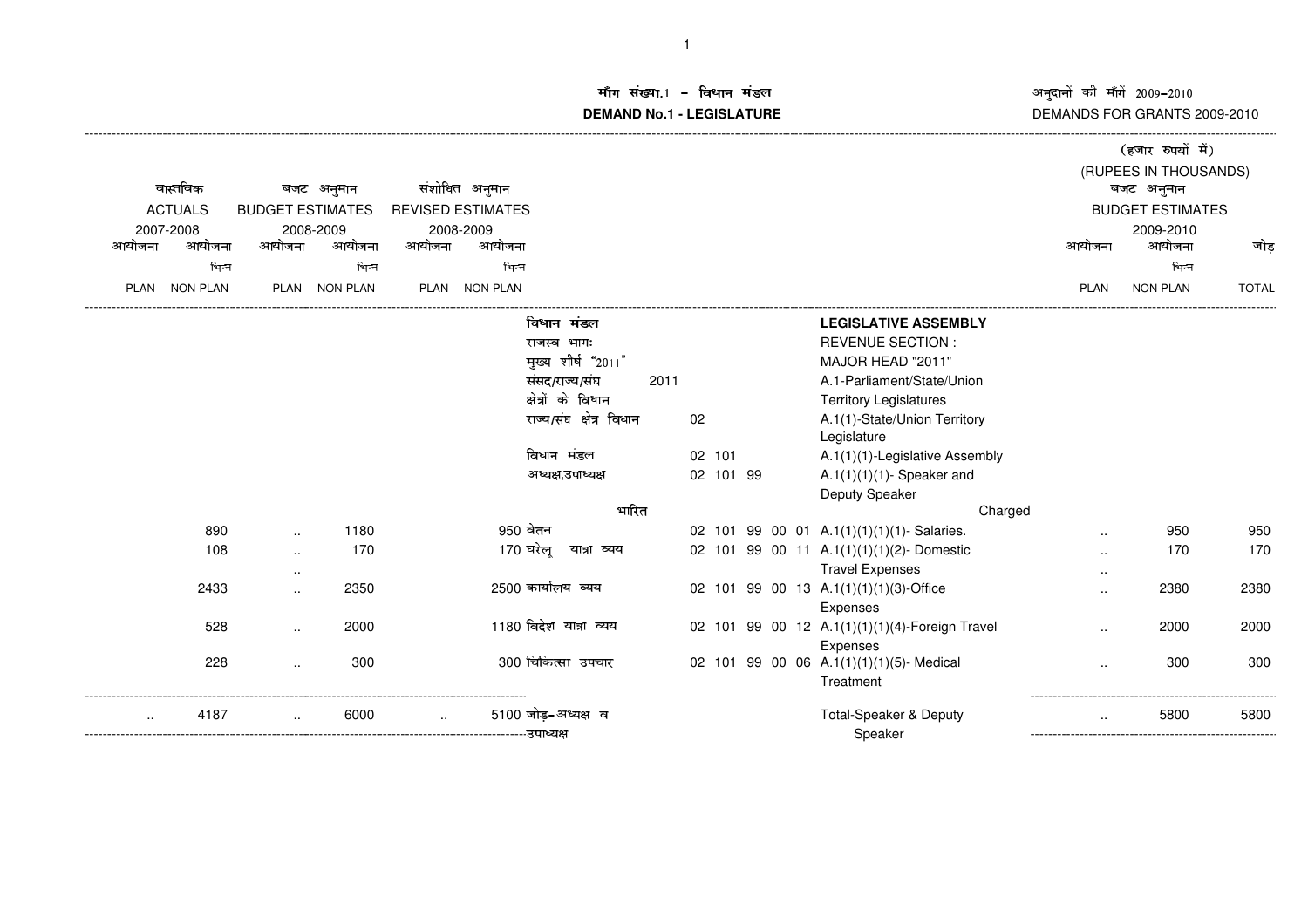# अनुदानों की माँगें 2009–2010<br>DEMANDS FOR GRANTS 2009-2010

#### ÎÏÐÑÓÔÒÕÏ Ö ר ÙÚÏÛÏÜÎÓ ÝÞßàá**DEMAND No.1 - LEGISLATURE**

------------------------------------------------------------------------------------------------------------------------------------------------------------------------------------------------------------------------------------------------------------------------------------

|                      |                |                         |               |                      |                          |                        |           |  |                                                                    |                      | (हजार रुपयों में)       |              |
|----------------------|----------------|-------------------------|---------------|----------------------|--------------------------|------------------------|-----------|--|--------------------------------------------------------------------|----------------------|-------------------------|--------------|
|                      |                |                         |               |                      |                          |                        |           |  |                                                                    |                      | (RUPEES IN THOUSANDS)   |              |
|                      | वास्तविक       |                         | बजट अनुमान    |                      | संशोधित अनुमान           |                        |           |  |                                                                    |                      | बजट अनुमान              |              |
|                      | <b>ACTUALS</b> | <b>BUDGET ESTIMATES</b> |               |                      | <b>REVISED ESTIMATES</b> |                        |           |  |                                                                    |                      | <b>BUDGET ESTIMATES</b> |              |
|                      | 2007-2008      |                         | 2008-2009     |                      | 2008-2009                |                        |           |  |                                                                    |                      | 2009-2010               |              |
| आयोजना               | आयोजना         | आयोजना                  | आयोजना        | आयोजना               | आयोजना                   |                        |           |  |                                                                    | आयोजना               | आयोजना                  | जोड          |
|                      | भिन्न          |                         | भिन्न         |                      | भिन्न                    |                        |           |  |                                                                    |                      | भिन्न                   |              |
|                      | PLAN NON-PLAN  |                         | PLAN NON-PLAN |                      | PLAN NON-PLAN            |                        |           |  |                                                                    | <b>PLAN</b>          | <b>NON-PLAN</b>         | <b>TOTAL</b> |
|                      |                |                         |               |                      | $\ddotsc$                | स्वीकृत                |           |  | Voted                                                              |                      | $\ddotsc$               |              |
|                      | 4187           |                         | 6000          |                      | 5100                     | भारित                  |           |  | Charged                                                            |                      | 5800                    | 5800         |
|                      |                |                         |               |                      |                          | सदस्य                  | 02 101 98 |  | $A.1(1)(1)(2)$ - Members.                                          |                      |                         |              |
|                      | 23230          | $\ddotsc$               | 30000         |                      | 24000 वेतन               |                        |           |  | 02 101 98 00 01 A.1(1)(1)(2)(1)-Salaries.                          | $\ddotsc$            | 24000                   | 24000        |
|                      | 1556           | $\ddot{\phantom{a}}$    | 3800          |                      |                          | 1500 घरेलू यात्रा व्यय |           |  | 02 101 98 00 11 A.1(1)(1)(2)(2)-Domestic<br><b>Travel Expenses</b> | $\ddotsc$            | 3000                    | 3000         |
|                      | 1500           | $\ddotsc$               | 2500          |                      |                          | 2000 कार्यालय व्यय     |           |  | 02 101 98 00 13 A.1(1)(1)(2)(3)-Office Expenses                    |                      | 2500                    | 2500         |
|                      | $\ldots$       | $\ddotsc$               | 400           |                      |                          | 400 विदेश यात्रा व्यय  |           |  | 02 101 98 00 12 A.1(1)(1)(2)(4)-Foreign Travel<br>Expenses         | $\ddotsc$            | 400                     | 400          |
|                      | 2384           |                         | 2500          |                      |                          | 3500 चिकित्सा उपचार    |           |  | 02 101 98 00 06 A.1(1)(1)(2)(5)- Medical<br>Treatment              |                      | 3000                    | 3000         |
| $\ddot{\phantom{a}}$ | 28670          |                         | 39200         |                      | 31400 जोड-सदस्य          |                        |           |  | Total - Members                                                    |                      | 32900                   | 32900        |
|                      | 32857          |                         | 45200         |                      |                          | 36500 जोड-विधान मंडल   |           |  | Total - Legislative Assembly                                       |                      | 38700                   | 38700        |
| $\ldots$             | 28670          |                         | 39200         | $\ddot{\phantom{a}}$ | 31400                    | स्वीकृत                |           |  | Voted                                                              | $\ddot{\phantom{a}}$ | 32900                   | 32900        |
|                      | 4187           |                         | 6000          |                      | 5100                     | भारित                  |           |  | Charged                                                            | $\ddot{\phantom{a}}$ | 5800                    | 5800         |
|                      |                |                         |               |                      |                          | विधान मंडल             |           |  |                                                                    |                      |                         |              |
|                      |                |                         |               |                      |                          | सचिवालय                | 02 103    |  | A.1(1)(2)- Legislative<br>Secretariat.                             |                      |                         |              |
|                      | 21565          | $\ddotsc$               | 47200         |                      | 35000 वेतन               |                        |           |  | 02 103 00 00 01 A.1(1)(2)(1)-Salaries.                             | $\cdot$              | 50000                   | 50000        |
|                      | 546            | $\ddotsc$               | 600           |                      |                          | 600 समयोपरि भत्ता      |           |  | 02 103 00 00 03 A.1(1)(2)(2)-O.T.A.                                | $\ddot{\phantom{a}}$ | 600                     | 600          |
|                      | 233            | $\ddotsc$               | 300           |                      |                          | 300 घरेलू यात्रा व्यय  |           |  | 02 103 00 00 11 A.1(1)(2)(3)- Domestic Travel                      | $\ddot{\phantom{a}}$ | 300                     | 300          |
|                      |                |                         |               |                      |                          |                        |           |  | Expenses                                                           |                      |                         |              |
|                      | 6204           | $\ddotsc$               | 7000          |                      |                          | 7200 कार्यालय व्यय     |           |  | 02 103 00 00 13 A.1(1)(2)(4)- Office Expenses.                     | $\ddot{\phantom{a}}$ | 7000                    | 7000         |
|                      |                |                         |               |                      |                          | प्रकाशन                |           |  | 02 103 00 00 16 A.1(1)(2)(5)- Publications.                        |                      |                         | $\ddotsc$    |
|                      |                |                         |               |                      |                          |                        |           |  |                                                                    |                      |                         |              |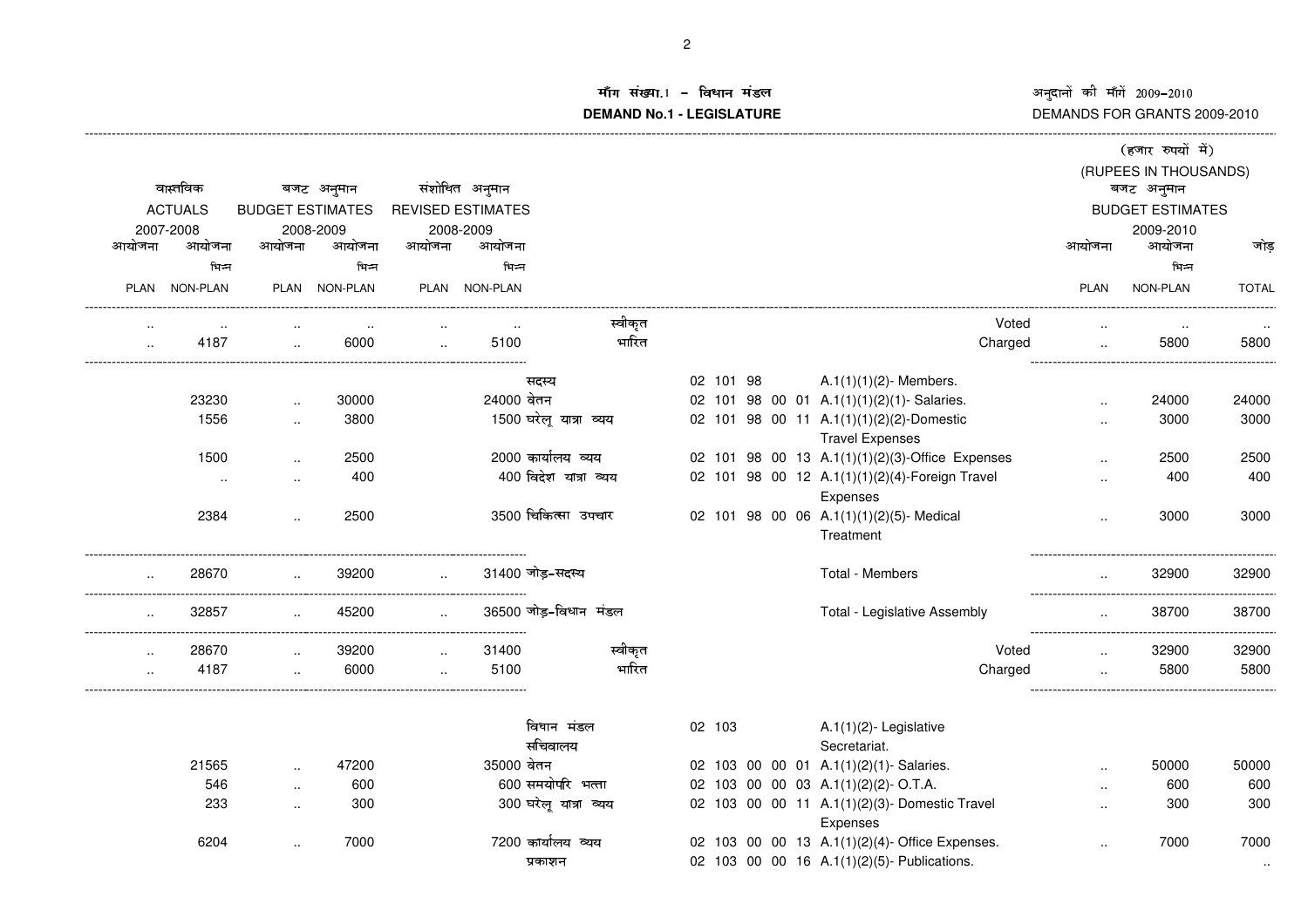### अनुदानों की माँगें 2009–2010 DEMANDS FOR GRANTS 2009-2010

#### माँग संख्या.1 - विधान मंडल **DEMAND No.1 - LEGISLATURE**

-------------

|           |                 |                         |                 |                                  |                          |                                                                      |        |                                                                                         |             | (हजार रुपयों में)       |              |
|-----------|-----------------|-------------------------|-----------------|----------------------------------|--------------------------|----------------------------------------------------------------------|--------|-----------------------------------------------------------------------------------------|-------------|-------------------------|--------------|
|           |                 |                         |                 |                                  |                          |                                                                      |        |                                                                                         |             | (RUPEES IN THOUSANDS)   |              |
|           | वास्तविक        |                         | बजट अनुमान      |                                  | संशोधित अनुमान           |                                                                      |        |                                                                                         |             | बजट अनुमान              |              |
|           | <b>ACTUALS</b>  | <b>BUDGET ESTIMATES</b> |                 |                                  | <b>REVISED ESTIMATES</b> |                                                                      |        |                                                                                         |             | <b>BUDGET ESTIMATES</b> |              |
|           | 2007-2008       |                         | 2008-2009       |                                  | 2008-2009                |                                                                      |        |                                                                                         |             | 2009-2010               |              |
| आयोजना    | आयोजना          | आयोजना                  | आयोजना          | आयोजना                           | आयोजना                   |                                                                      |        |                                                                                         | आयोजना      | आयोजना                  | जोड़         |
|           | भिन्न           |                         | भिन्न           |                                  | भिन्न                    |                                                                      |        |                                                                                         |             | भिन्न                   |              |
| PLAN      | <b>NON-PLAN</b> | <b>PLAN</b>             | <b>NON-PLAN</b> |                                  | PLAN NON-PLAN            |                                                                      |        |                                                                                         | <b>PLAN</b> | <b>NON-PLAN</b>         | <b>TOTAL</b> |
|           |                 | $\ddotsc$               | 500             |                                  |                          | विदेश यात्रा व्यय                                                    |        | 02 103 00 00 12 A.1(1)(2)(6)- Foreign Travel<br>Expenses                                |             | 500                     | 500          |
|           | 890             |                         | 1000            |                                  |                          | 1200 चिकित्सा उपचार                                                  |        | 02 103 00 00 06 A.1(1)(2)(7)- Medical<br>Treatment                                      |             | 1000                    | 1000         |
|           | 699             |                         | 700             |                                  |                          | 1100 सूचना तकनीक                                                     |        | 02 103 00 00 99 A.1(1)(2)(8)- Information<br>Technology                                 |             | 700                     | 700          |
|           | 30137           |                         | 57300           | -------------------------------- | ------------सचिवालय      | 45400 जोड-विधान मंडल                                                 |        | Total - Legislative Secretariat                                                         |             | 60100                   | 60100        |
| $\ddotsc$ | 62994           |                         | 102500          |                                  |                          | 81900 जोड़-मुख्य शीर्ष"2011"                                         |        | TOTAL - MAJOR HEAD"2011"                                                                | $\ddotsc$   | 98800                   | 98800        |
| $\ddotsc$ | 58807           | $\ddotsc$               | 96500           | $\ddotsc$                        | 76800                    | स्वीकृत                                                              |        | Voted                                                                                   | $\ddotsc$   | 93000                   | 93000        |
|           | 4187            |                         | 6000            |                                  | 5100                     | भारित                                                                |        | Charged                                                                                 |             | 5800                    | 5800         |
|           |                 |                         |                 |                                  |                          | मुख्य शीर्ष "2070"<br>अन्य प्रशासनिक<br>2070<br>सेवायें<br>अन्य व्यय | 00 800 | MAJOR HEAD "2070"<br>A.2-Other Administrative<br>Services<br>A.2(1)- Other Expenditure. |             |                         |              |
|           | 4074            | $\ddotsc$               | 4500            |                                  |                          | 3600 वैधानिक शिक्षा ब्यूरो<br>को सहायता अनुदान                       |        | 00 800 69 00 31 A.2(1)(1)- Grant in Aid to<br>Bureau of Legislative Studies.            |             | 4500                    | 4500         |
|           | 4074            |                         | 4500            |                                  |                          | 3600 जोड़-अन्य प्रशासनिक<br>सेवाऐँ                                   |        | Total - Other Administrative<br>Services                                                |             | 4500                    | 4500         |
|           | 4074            |                         | 4500            |                                  |                          | 3600 जोड़-मुख्य शीर्ष "2070"                                         |        | TOTAL - MAJOR HEAD"2070"                                                                |             | 4500                    | 4500         |
|           | 67068           |                         | 107000          |                                  |                          | 85500 जोड-राजस्व भागः                                                |        | TOTAL - REVENUE SECTION                                                                 | $\ddotsc$   | 103300                  | 103300       |